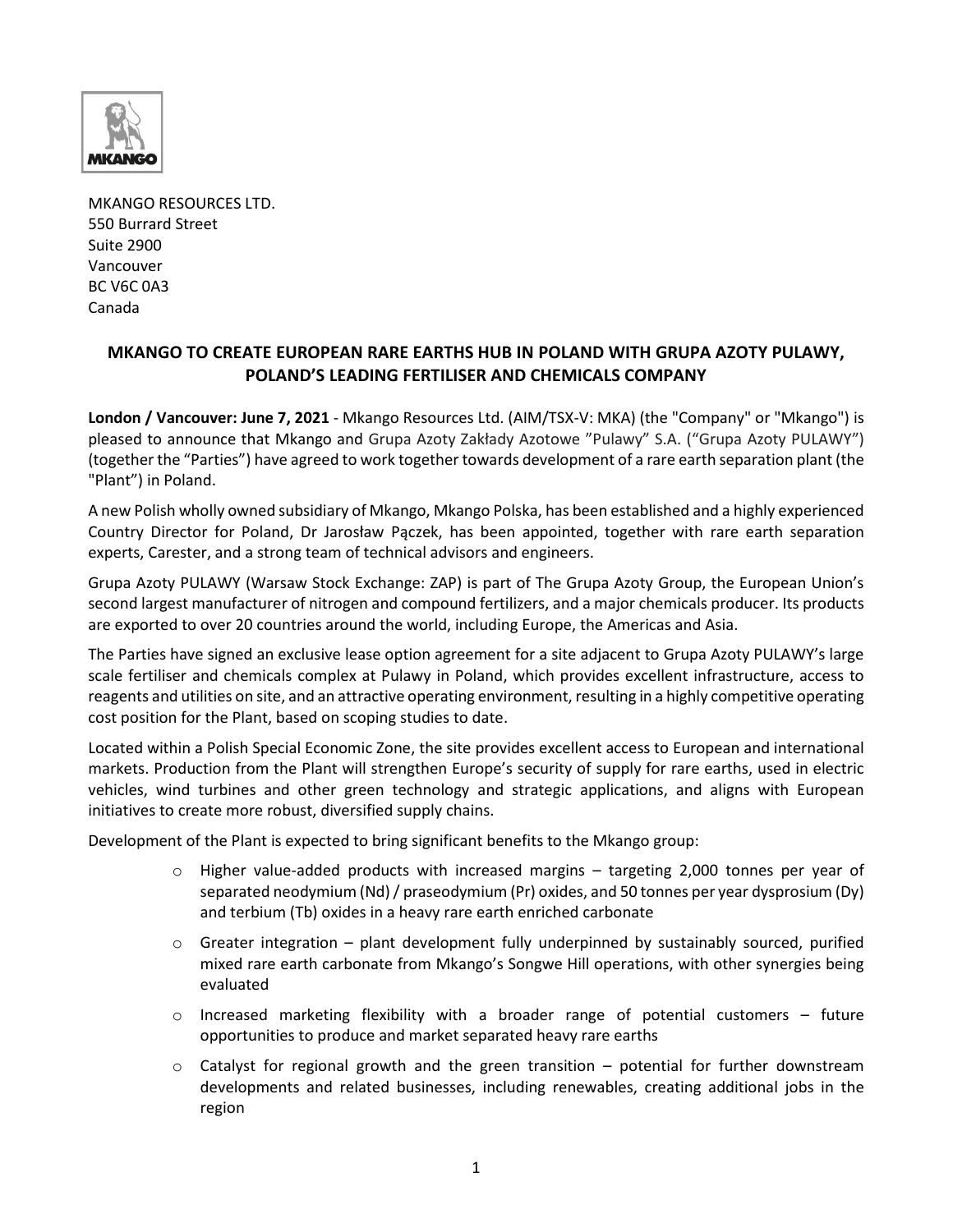Engagement with financial institutions is underway to accelerate development, and additional strategic partnerships, downstream developments and marketing opportunities are being evaluated.

Feasibility studies for the Plant are being undertaken in parallel with Mkango's Songwe Hill rare earths project ("Songwe") in Malawi and other opportunities, including Mkango's interest in HyProMag Limited, which is developing production of short loop recycled rare earth magnets in the UK.

**William Dawes, Chief Executive of Mkango stated:** *"Development of this Plant will underline Mkango's unique positioning in the rare earths sector. Our integrated "mine, refine, recycle" strategy, encompassing sustainably sourced light (NdPr) and heavy (Dy/Tb) rare earths from Malawi and rare earth magnet (NdFeB) recycling in the UK, via our interest in HyProMag, is now enhanced by the opportunity to create a rare earths separation and downstream hub in Poland, working with one of Europe's largest chemical and fertilizer companies.*

*"Rare earths are a vital component of magnets required in many technologies needed for the green energy transition. Therefore, their security of supply is becoming increasingly important to governments worldwide, especially in Europe and the US. We have carried out extensive due diligence on the site and believe the development of the Plant in Poland will enhance the sustainable supply of rare earths into Europe, as well as bringing significant benefits to the region, creating new jobs and potential, additional, downstream developments.*

*"We very much look forward to working with Grupa Azoty PULAWY and our partners worldwide to create value for all stakeholders and contribute to development of a more robust and sustainable rare earths supply chain.*"

**Andrzej Skwarek, Management Board Member of Grupa Azoty PULAWY stated:** *"We look forward to working together with Mkango on this exciting project, which complements the adjacent activities of Grupa Azoty PULAWY, benefiting from synergies in relation to reagents, by-products, utilities and infrastructure. As an industry leader in Poland, Grupa Azoty PULAWY welcomes this potential new development to the region and will continue to support Mkango as it progresses through the feasibility studies."*

**Jarosław Pączek, Mkango's Country Director for Poland stated:** *"This is a very exciting development for Poland at a time when Europe is focused on strengthening supply chains for critical materials and transitioning to a greener economy. The creation of a new European hub for rare earths at the heart of central Europe in Poland complements battery, electric vehicle and renewable energy developments in the region, with a site strategically located for European trade and transport routes and benefiting from plug and play access to reagents and utilities. I look forward to working with Mkango and Grupa Azoty PULAWY on this groundbreaking project for Poland and Europe."*

### **Pulawy Rare Earths Separation Plant**

The Plant is expected to initially produce approximately 2,000 tonnes per year of neodymium, praseodymium and / or didymium (NdPr) oxides as well as a heavy rare earth enriched carbonate, containing approximately 50 tonnes per year dysprosium and terbium oxides. It is also expected to produce lanthanum cerium carbonate. Mkango is evaluating marketing and processing options for the heavy rare earth enriched carbonate and lanthanum cerium carbonate. The Plant will use best-in-class, conventional and proven technology, and will benefit from excellent rail and road infrastructure as well as the direct supply of the required processing reagents from Grupa Azoty PULAWY. It will also have access to a local skilled workforce, on-site engineering and project development expertise and R&D science institutes.

Based on scoping studies undertaken to date, the Plant is expected to have highly competitive operating costs.

### **Feasibility Studies and Technical Team**

Extensive scoping studies and due diligence has been completed to date on the Plant site. Further feasibility studies will be completed by Carester, SENET (a DRA Global Group Company) and a local engineering firm, Prozap, together with support from Grupa Azoty PULAWY. The Carester team has extensive operating and advisory experience in rare earth separation at industrial scale, and will also provide ongoing technical support during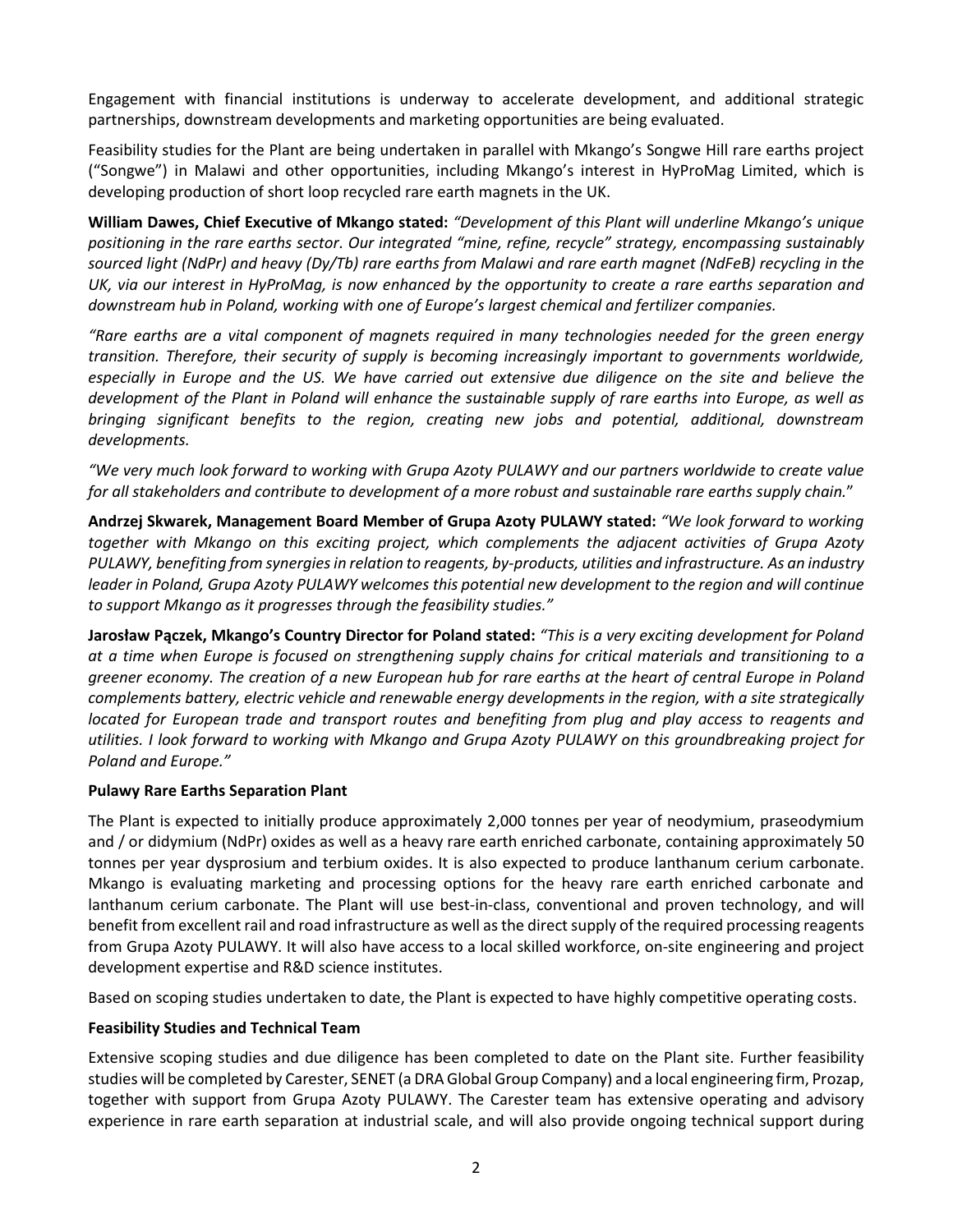construction and operation of the Plant. Mkango is also working closely with ANSTO to optimise feed specifications for the Plant.

Mkango will also be supported by its Chief Technical Advisor, Mike Vaisey, formerly Vice President, Research and Technology, for Lynas Corporation. Mr Vaisey has 25 years of international experience in the mining and chemical industries, in senior operational and technical development roles, with a track record of successful technology commercialisation.

Development of the Plant is expected to be underpinned by the sustainable supply of a purified mixed rare earth carbonate from Mkango's Songwe Hill project in Malawi. Mkango will also evaluate the potential to process third party feeds.

The feasibility studies for the Plant will run in parallel with those for the Songwe Hill rare earths project.

The Company will seek to maximise the renewable energy content and minimise the carbon impact of the developments in both Malawi and Poland, as part of the feasibility studies.

### **Environmental and Social Benefits**

In addition to synergies with the existing operations, the Plant is expected to bring significant benefits to Poland and the EU, including additional jobs and potential for further downstream value-added developments. It is also expected to support the development of a more robust supply chain for rare earths in Europe and other markets, catalysing the green transition globally.

Sustainability is integral to Mkango's vision and the Company intends to implement robust sustainability policies in Poland to support the Company's ethos of actively engaging with local communities as well as implementing and supporting community-based initiatives.

### **Mkango Polska**

Mkango has established a Polish subsidiary, Mkango Polska, to develop the Plant and investigate other business opportunities in Poland. The Company has appointed Dr Jarosław Pączek as Country Director for Poland and to support the Company's growth in the region. Dr Pączek has been appointed to the board of Mkango Polska.

Dr Pączek holds a PhD in law and is a corporate financier by training. Over his career in private equity, he led teams on many high-profile projects and hassourced and managed transactions in many different industries and geographies. Prior to his career in private equity, Dr. Pączek gained experience as the deputy general director of the largest Polish mobile phone operator and as a lawyer working for Hogan and Hartson, a Washington based law firm. Amongst his various affiliations he is a member of the Chartered Institute of Securities and Investment and a Fellow of the Chartered Institute of Arbitrators.

Scientific and technical information contained in this release has been approved and verified by Nicholas Dempers Pr.Eng (RSA) Reg. No 20150196, FSAIMM of SENET (a DRA Global Group Company), who is a "Qualified Person" in accordance with National Instrument 43-101 -- Standards of Disclosure for Mineral Projects.

## **About Mkango**

Mkango's corporate strategy is to develop new sustainable primary and secondary sources of neodymium, praseodymium, dysprosium and terbium to supply accelerating demand from electric vehicles, wind turbines and other clean technologies. This integrated 'mine, refine, recycle' strategy differentiates Mkango from its peers, uniquely positioning the Company in the rare earths sector.

Mkango is developing the 51% owned Songwe Hill rare earths project in Malawi with the ongoing Feasibility Study funded through a £12 million investment by strategic partner Talaxis Limited. Malawi is known as "The Warm Heart of Africa", a stable democracy with existing road, rail and power infrastructure, and new infrastructure developments underway. Following completion of the Feasibility Study, Talaxis has an option to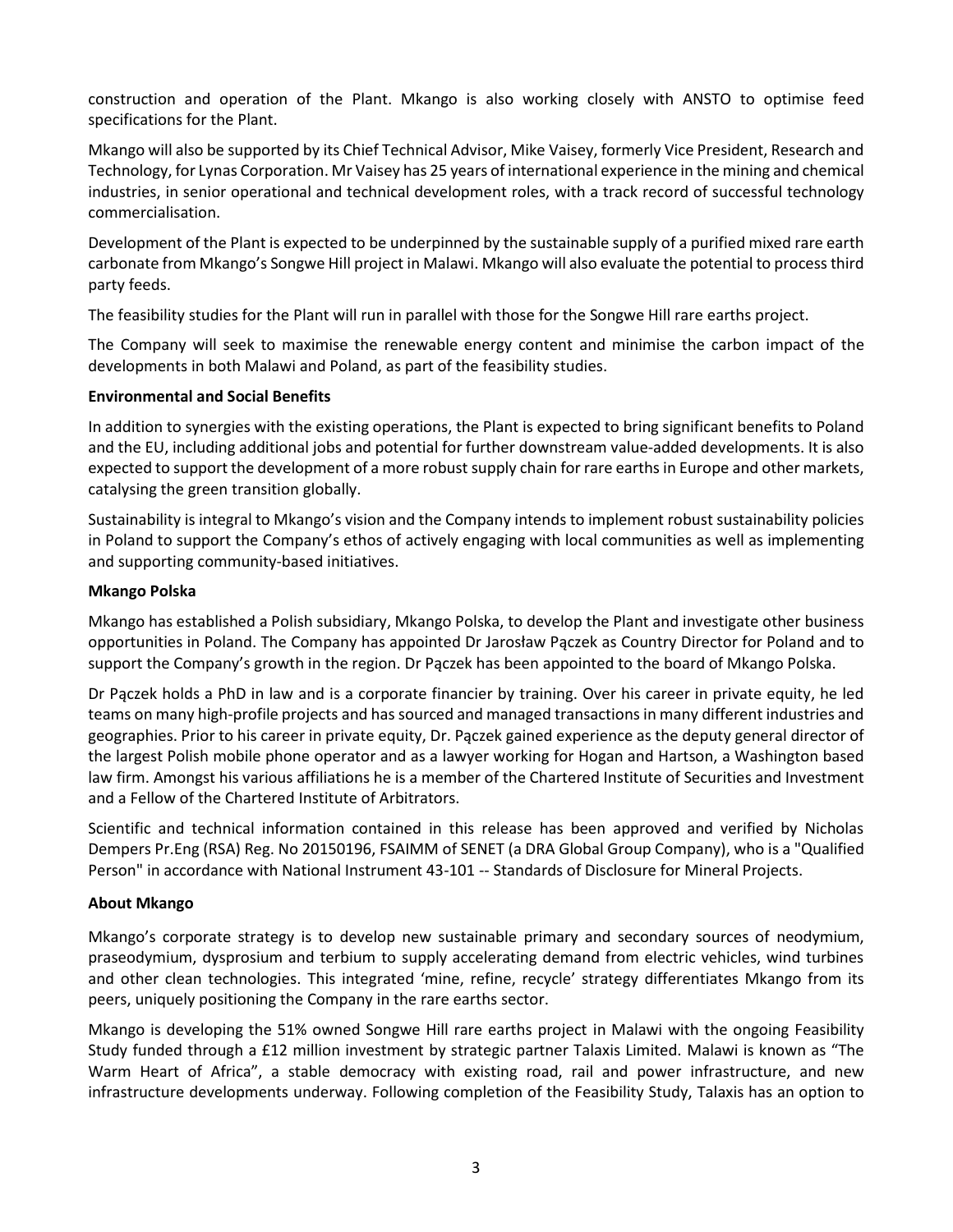acquire a further 26% interest in Songwe by arranging financing for project development including funding the equity component thereof.

In parallel, through its 75.5% interest in Maginito Limited [\(www.maginito.com\)](http://www.maginito.com/), Mkango is developing green technology opportunities in the rare earths supply chain, encompassing neodymium (NdFeB) magnet recycling as well as innovative rare earth alloy, magnet and separation technologies. Maginito holds a 25% interest in UK rare earth (NdFeB) magnet recycler, HyProMag Limited [\(www.hypromag.com\)](http://www.hypromag.com/).

Maginito's strategy is underpinned by offtake rights for sustainably sourced primary and secondary raw materials from Songwe and HyProMag, respectively, and is geared to accelerating growth in the electric vehicle sector, wind power generation and other industries driven by decarbonization of the economy.

Mkango also has an extensive exploration portfolio in Malawi, including the recently announced Mchinji rutile discovery, for which assay results are pending, in addition to the Thambani uranium-tantalum-niobium-zircon project and Chimimbe nickel-cobalt project.

For more information, please visit [www.mkango.ca.](about:blank)

#### **Market Abuse Regulation (MAR) Disclosure**

Certain information contained in this announcement may have been deemed inside information for the purposes of Article 7 of Regulation (EU) No 596/2014 until the release of this announcement.

#### **Cautionary Note Regarding Forward-Looking Statements**

This news release contains forward-looking statements (within the meaning of that term under applicable securities laws) with respect to Mkango, its business, the Plant and Songwe. Generally, forward looking statements can be identified by the use of words such as "plans", "expects" or "is expected to", "scheduled", "estimates" "intends", "anticipates", "believes", or variations of such words and phrases, or statements that certain actions, events or results "can", "may", "could", "would", "should", "might" or "will", occur or be achieved, or the negative connotations thereof. Readers are cautioned not to place undue reliance on forwardlooking statements, as there can be no assurance that the plans, intentions or expectations upon which they are based will occur. By their nature, forward-looking statements involve numerous assumptions, known and unknown risks and uncertainties, both general and specific, that contribute to the possibility that the predictions, forecasts, projections and other forward-looking statements will not occur, which may cause actual performance and results in future periods to differ materially from any estimates or projections of future performance or results expressed or implied by such forward-looking statements. Such factors and risks include, without limiting the foregoing, governmental action relating to COVID-19, COVID-19 and other market effects on global demand and pricing for the metals and associated downstream products for which Mkango is exploring, researching and developing, factors relating the development of the Plant, including the outcome of the feasibility study, cost overruns, complexities in building and operating the Plant, changes in economics and government regulation, the positive results of a feasibility study on Songwe and delays in obtaining financing or governmental approvals for, and the impact of environmental and other regulations relating to, Songwe and the Plant. The forwardlooking statements contained in this news release are made as of the date of this news release. Except as required by law, the Company disclaims any intention and assumes no obligation to update or revise any forwardlooking statements, whether as a result of new information, future events or otherwise, except as required by applicable law. Additionally, the Company undertakes no obligation to comment on the expectations of, or statements made by, third parties in respect of the matters discussed above.

### **For further information on Mkango, please contact:**

#### **Mkango Resources Limited**

| <b>William Dawes</b>    | Alexander Lemon |
|-------------------------|-----------------|
| Chief Executive Officer | President       |